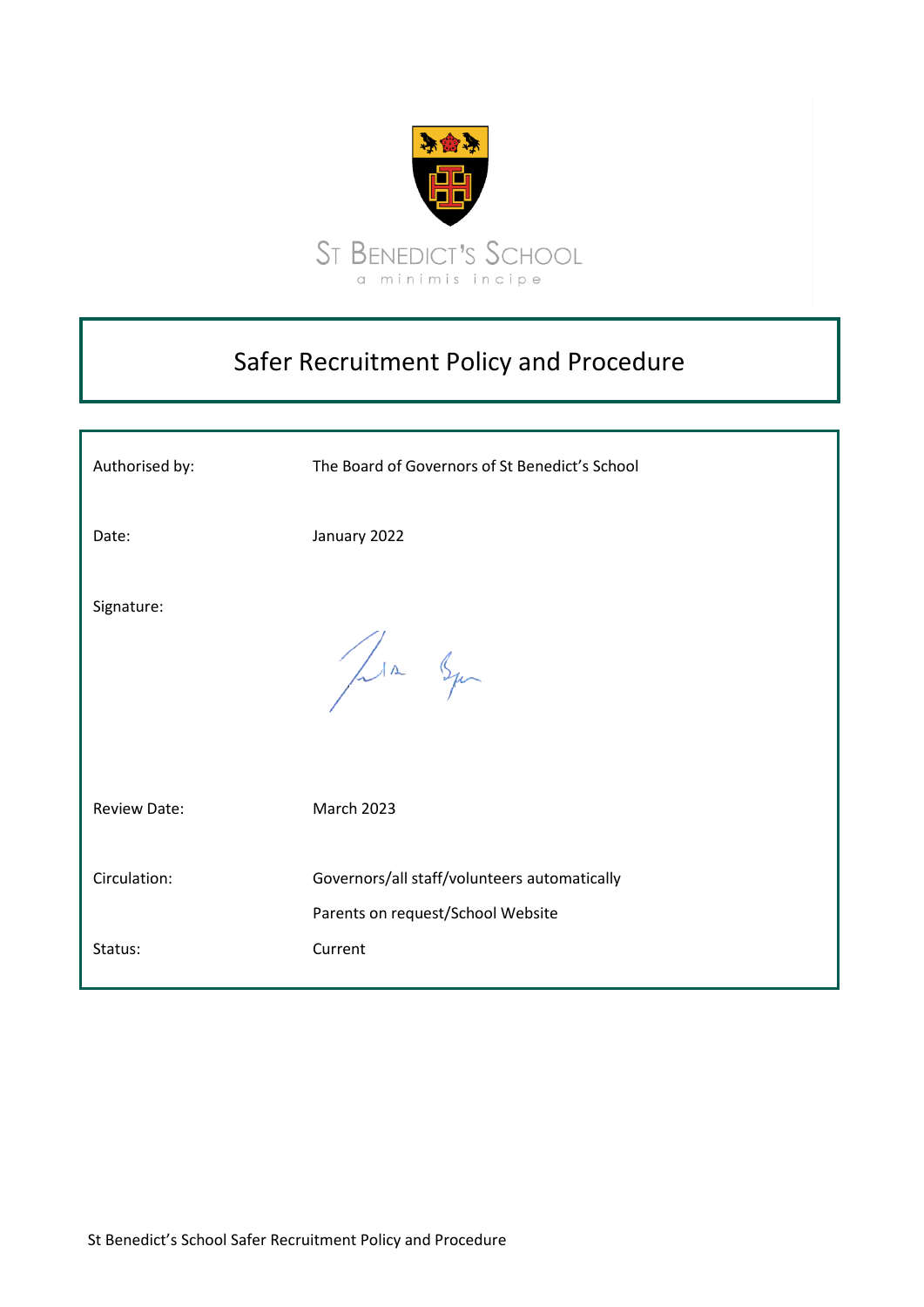# **Contents Page**

#### **PAGE**

| $\mathbf{1}$ |  |
|--------------|--|
| 2            |  |
| 3            |  |
| 4            |  |
| 5            |  |
| 6            |  |
| $7^{\circ}$  |  |
| 8            |  |
| 9            |  |
| 10           |  |
| 11           |  |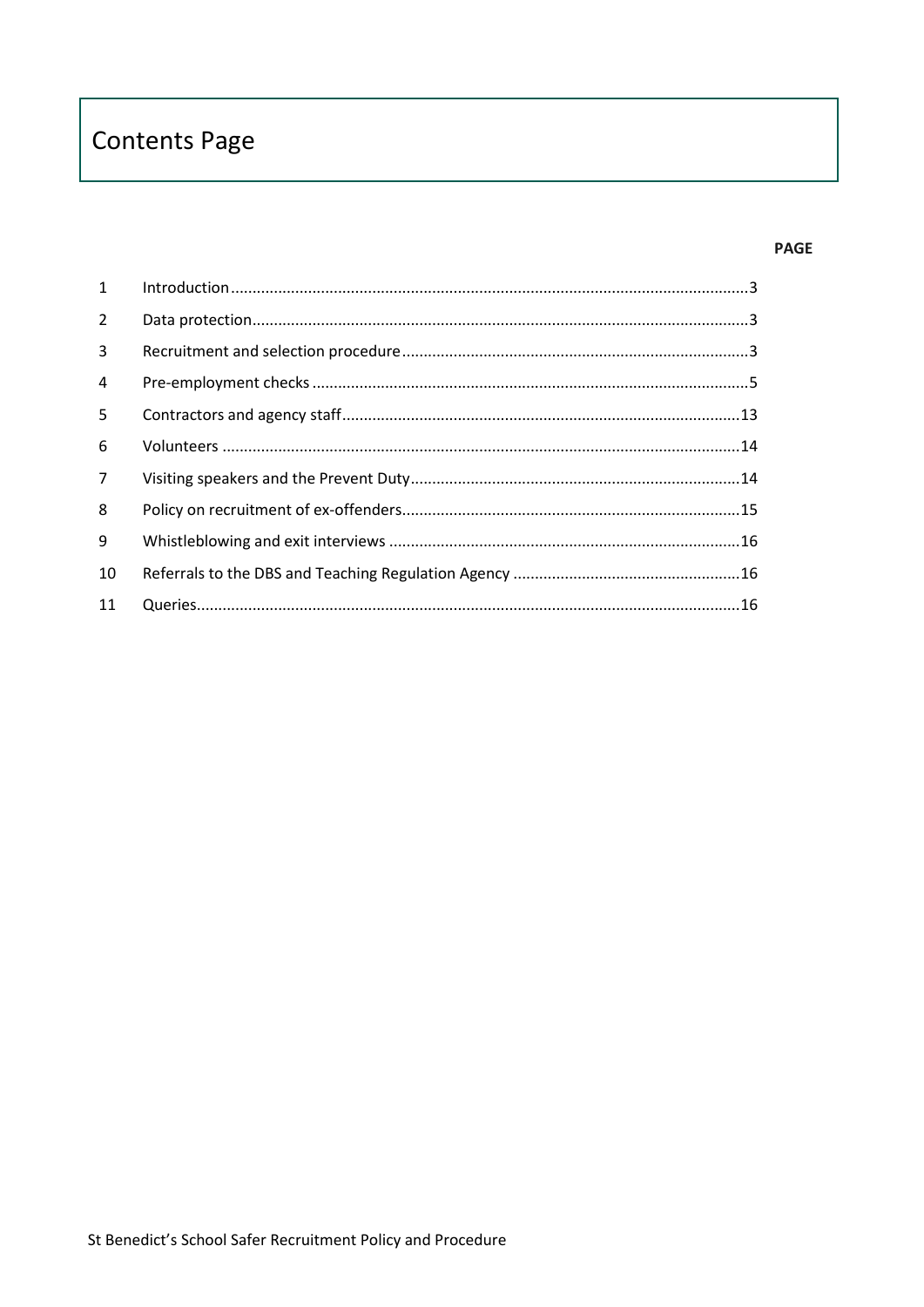#### <span id="page-2-0"></span>1 **Introduction**

St Benedict's School (**School**) is committed to providing the best possible care and education to its pupils and to safeguarding and promoting the welfare of children and young people. The School is also committed to providing a supportive and flexible working environment to all its members of staff. The School recognises that, in order to achieve these aims, it is of fundamental importance to attract, recruit and retain staff of the highest calibre who share this commitment.

The aims of the School's recruitment policy are as follows:

- to ensure that the best possible staff are recruited on the basis of their merits, abilities and suitability for the position
- to ensure that all job applicants are considered equally and consistently to ensure that no job applicant is treated unfairly on any grounds including race, colour, nationality, ethnic or national origin, religion or religious belief, sex or sexual orientation, marital or civil partner status, gender reassignment, disability or age
- to ensure compliance with all relevant legislation, recommendations and guidance including the Education (Independent School Standards) Regulations 2014 (ISSRs), the statutory guidance published by the Department for Education (DfE), Keeping children safe in education (1 September 2021) (KCSIE), Disqualification under the Childcare Act 2006 (DUCA), the Prevent Duty Guidance for England and Wales 2015 (the Prevent Duty Guidance) and any guidance or code of practice published by the Disclosure and Barring Service (DBS);
- and to ensure that the School meets its commitment to safeguarding and promoting the welfare of children and young people by carrying out all necessary pre-employment checks.

Employees involved in the recruitment and selection of staff are responsible for familiarising themselves with and complying with the provisions of this policy.

#### <span id="page-2-1"></span>2 **Data protection**

The School is legally required to carry out the pre-appointment checks detailed in this procedure. Staff and prospective staff will be required to provide certain information to the School to enable the School to carry out the checks that are applicable to their role. The School will also be required to provide certain information to third parties, such as the Disclosure and Barring Service and the Teaching Regulation Agency. Failure to provide requested information may result in the School not being able to meet its employment, safeguarding or legal obligations. The School will process personal information in accordance with its Staff Privacy Notice.

#### <span id="page-2-2"></span>3 **Recruitment and selection procedure**

All applicants for employment will be required to complete an **application form** containing questions about their academic and employment history and their suitability for the role. Incomplete application forms will be returned to the applicant where the deadline for completed application forms has not passed. Should there be any gaps in academic or employment history, a satisfactory explanation must be provided. A curriculum vitae will not be accepted in place of the completed application form.

Applicants will receive a job description and person specification for the role applied for. Application forms, job descriptions, person specifications, this policy and the School's child protection policy are available to download from the School's website.

St Benedict's School Safer Recruitment Policy and Procedure The School will then conduct a shortlisting exercise by reviewing all application forms received in order to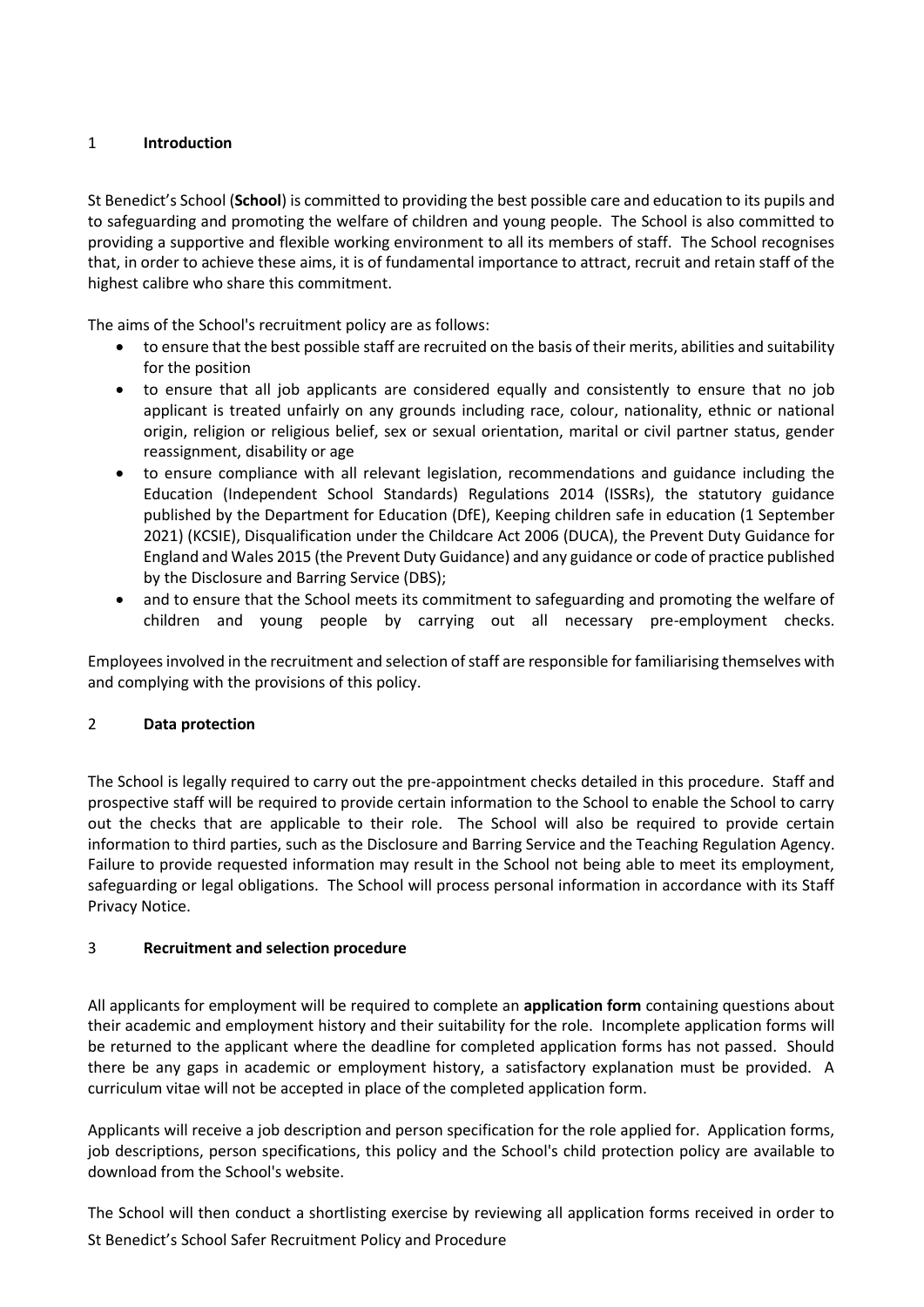determine which applicants will be invited for interview. The shortlisting exercise will usually be conducted by two members of staff who will ideally also be involved in the interview process.

Shortlisted applicants will be invited to attend a **formal interview** at which their skills and experience will be discussed in more detail. All shortlisted applicants will be tested at interview about their suitability to work with children.

All shortlisted applicants will be required to complete a self-declaration form prior to interview in which they will be asked to provide information about their criminal records history and other factors relevant to their suitability to work with children. This information will be considered and discussed with applicants at interview.

If it is decided to make an offer of employment following the **formal interview**, any such offer will be conditional on the following:

- the agreement of a mutually acceptable start date and the signing of a contract incorporating the School's standard terms and conditions of employment
- verification of the applicant's identity (where that has not previously been verified)
- verification of qualifications, whether professional or otherwise, which the School takes into account in making the appointment decision, or which are referred to in the application form, whether a requirement for the role or not
- verification of the applicant's employment history
- the receipt of two references (one of which must be from the applicant's most recent employer) which the School considers to be satisfactory
- for positions which involve "teaching work", information about whether the applicant has ever been referred to, or is the subject of a sanction, restriction or prohibition issued by the Teaching Regulation Agency which renders them unable or unsuitable to work at the School
- for applicants who have carried out teaching work outside the UK, information about whether the applicant has ever been referred to, or is the subject of a sanction issued by a regulator of the teaching profession in any other country which renders them unable or unsuitable to work at the School
- where the position amounts to "regulated activity (see section [4.3.2](#page-7-0) below) the receipt of an enhanced disclosure from the DBS which the School considers to be satisfactory
- where the position amounts to "regulated activity" (see section [4.3.2](#page-7-0) below) confirmation that the applicant is not named on the Children's Barred List\*
- information about whether the applicant has ever been subject to a direction under section 142 of the Education Act 2002 which renders them unable or unsuitable to work at the School
- for management positions, information about whether the applicant has ever been referred to the Department for Education, or is the subject of a direction under section 128 of the Education and Skills Act 2008 which renders them unable or unsuitable to work at the School
- confirmation that the applicant is not disqualified from acting as a trustee / governor or senior manager of a charity under the Charities Act 2011 (if applicable, see section [4.6](#page-9-0) below)
- confirmation that the applicant is not disqualified from working in connection with early or later years provision (if applicable, see section [4.7](#page-10-0) below)
- verification of the applicant's medical fitness for the role (see section [4.8](#page-12-1) below)
- verification of the applicant's right to work in the UK; and
- any further checks which the School decides are necessary as a result of the applicant having lived or worked outside of the UK which may include an overseas criminal records check, certificate of good conduct or professional references.

**\*The School is not permitted to check the Children's Barred List unless an individual will be engaging in "regulated activity". The School is required to carry out an enhanced DBS check for all staff, supply staff and governors who will be engaging in regulated activity. However, the School can also carry out an enhanced DBS check on a person who would be carrying out regulated activity but for the fact that they**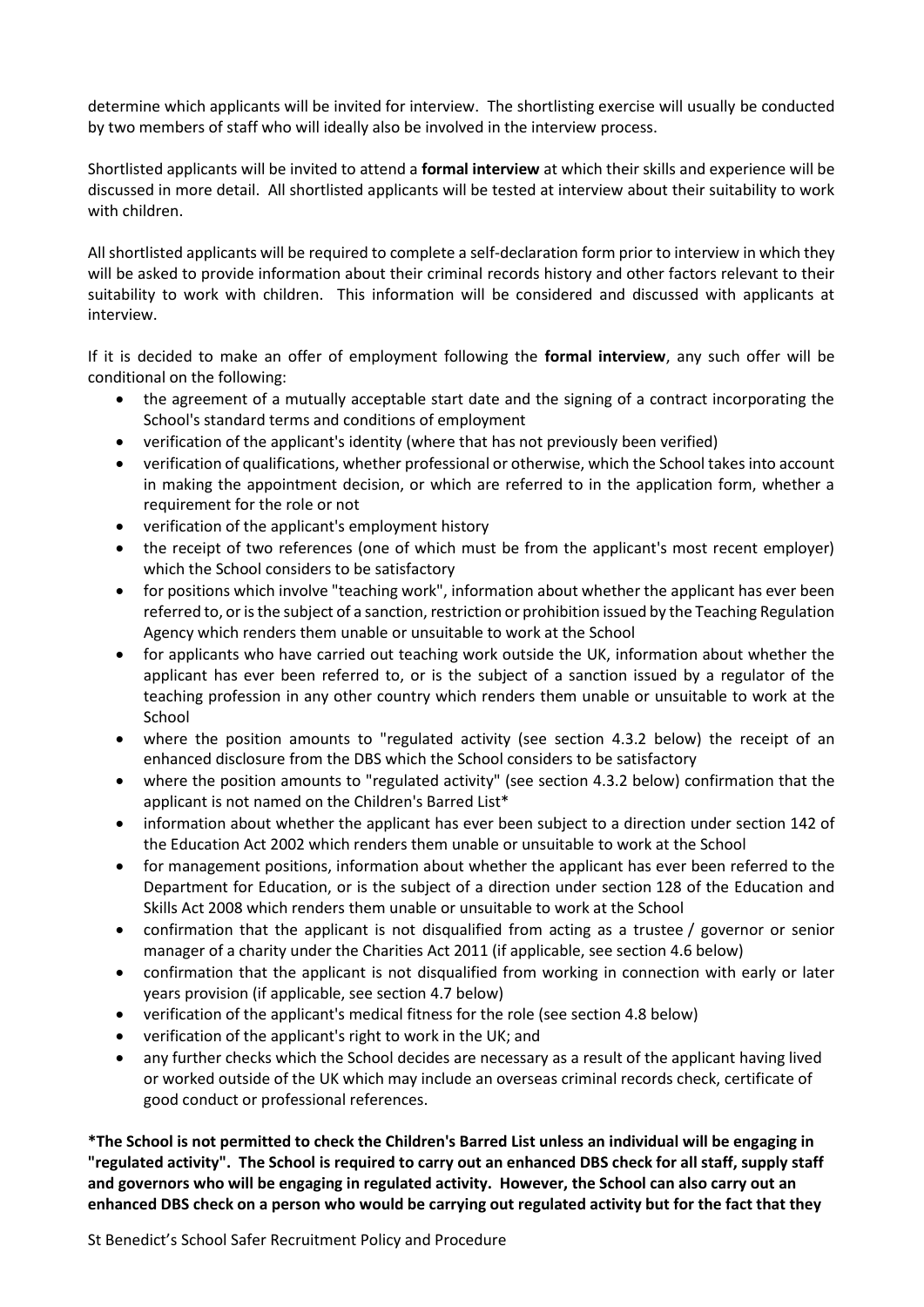**do not carry out their duties frequently enough i.e. roles which would amount to regulated activity if carried out more frequently.**

**Whether a position amounts to "regulated activity" must therefore be considered by the School in order to decide which checks are appropriate. It is however likely that in nearly all cases the School will be able to carry out an enhanced DBS check and a Children's Barred List check.**

#### <span id="page-4-0"></span>4 **Pre-employment checks**

In accordance with the recommendations set out in KCSIE, DUCA and the requirements of the ISSRs the School carries out a number of pre-employment checks in respect of all prospective staff.

In addition to the checks set out below, the School reserves the right to obtain such formal or informal background information about an applicant as is reasonable in the circumstances to determine whether they are suitable to work at the School. This may include internet and social media searches.

In fulfilling its obligations the School does not discriminate on the grounds of race, colour, nationality, ethnic or national origin, religion or religious belief, sex or sexual orientation, marital or civil partner status, gender reassignment, disability or age.

## <span id="page-4-1"></span>4.1 **Verification of identity, address, right to work in the UK and qualifications**

All applicants who are invited to an interview will be required to bring with them evidence of their identity, right to work in the UK, address and qualifications.

The School asks for this information at interview to ensure that the person attending interview is who they claim to be, that they are permitted to work for the School if appointed and that they hold appropriate qualifications.

**Identity and address**: all applicants must bring with them to interview, original documents which evidence their identity and address as set out below and in the list of valid identity documents a[t 0](#page-16-0) (these requirements comply with DBS identity checking guidelines):

- one document from Group 1<sup>\*</sup>; and
- two further documents from either of Group 1<sup>\*</sup>, Group 2a or Group 2b, one of which must verify the applicant's current address; and
- (\*applicants must always provide their birth certificate as one form of identity unless there is good reason why this cannot be provided).

•

Where an applicant claims to have changed their name by deed poll or any other means (e.g. marriage, adoption, statutory declaration) they will be required to provide documentary evidence of the change. They will also be required to provide their birth certificate.

The School asks for the date of birth of all applicants in order to verify identity and check for any unexplained discrepancies in the employment and education history. The School does not discriminate on the grounds of age.

**Right to work in the UK**: all applicants must also bring to interview a valid form of evidence which confirms their right to work in the UK. Valid forms of evidence can be found in the Home Office 'Right to Work Checklist': (Right to work checklist (publishing.service.gov.uk)).

The School will check this evidence in accordance with the Home Office 'Code of Practice on preventing illegal working: Civil penalty scheme for employers: 1 July 2021' (Code of practice on preventing illegal working (publishing.service.gov.uk)).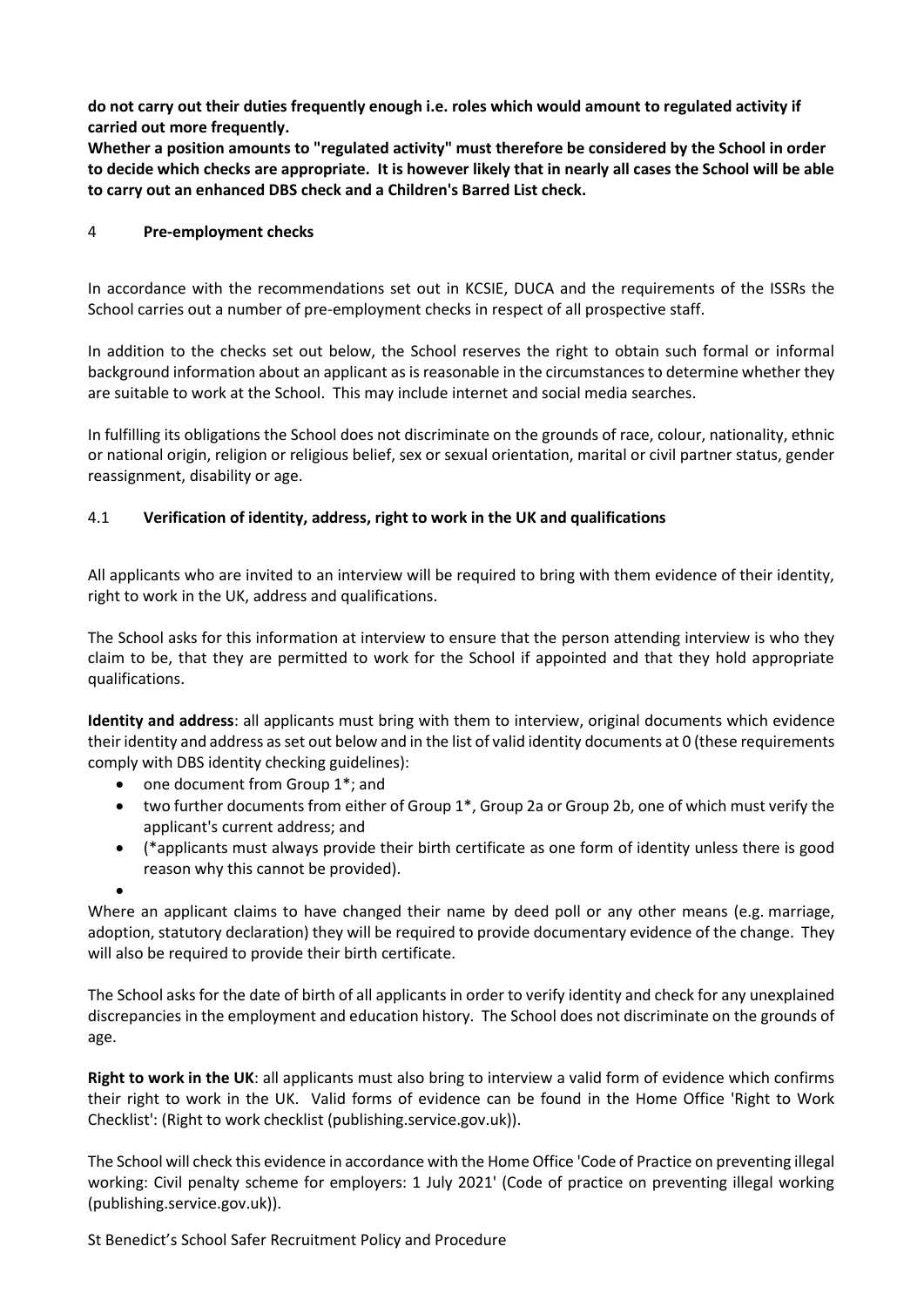**Qualifications**: all applicants must also bring to interview original documents which evidence any educational and professional qualifications referred to in their application form and / or which the School requests.

#### 4.2 **References**

The School will seek to take up references on short-listed applicants prior to interview, wherever possible. References may however be taken up after interview by exception / agreement. Please note that no questions will be asked about health or medical fitness prior to any offer of employment being made.

All offers of employment will be subject to the receipt of a minimum of two references which are considered satisfactory by the School. One of the references must be from the applicant's current or most recent employer. If the current / most recent employment does / did not involve work with children, then the second reference should be from the employer with whom the applicant most recently worked with children. Neither referee should be a relative or someone known to the applicant solely as a friend.

All referees will be asked whether they believe the applicant is suitable for the job for which they have applied and whether they have any reason to believe that the applicant is unsuitable to work with children. All referees will be sent a copy of the job description and person specification for the role for which the applicant has applied. If the referee is a current or previous employer, they will also be asked to confirm the following:

- the applicant's dates of employment, salary, job title / duties, reason for leaving, performance, sickness\* and disciplinary record
- whether the applicant has ever been the subject of disciplinary procedures involving issues related to the safety and welfare of children (including any in which the disciplinary sanction has expired), except where the issues were deemed to have resulted from allegations which were found to be unsubstantiated, unfounded, false or malicious
- whether any allegations or concerns have been raised about the applicant that relate to the safety and welfare of children or young people or behaviour towards children or young people, except where the allegation or concerns were found to be unsubstantiated, unfounded, false or malicious
- whether the applicant could be considered to be involved in "extremism" (see the definition of "extremism" at section [7](#page-13-1) below).

(\*questions about health or sickness records will only be included in reference requests sent out after the offer of employment has been made.)

The School will only accept references obtained directly from the referee and it will not rely on references or testimonials provided by the applicant or on open references or testimonials.

The School will compare all references with any information given on the application form. Any discrepancies or inconsistencies in the information will be taken up with the applicant and the relevant referee before any appointment is confirmed.

Where a reference is not received prior to interview it will be reviewed upon receipt. Any discrepancies identified between the reference and the application form and/or the interview assessment form will be considered by the School. The applicant may be asked to provide further information or clarification before an appointment can be confirmed.

If factual references are received i.e. those which contain limited information such as job title and dates of employment, this will not necessarily disadvantage an applicant although additional references may be sought before an appointment can be confirmed.

The School may at its discretion make telephone contact with any referee to verify the details of the written reference provided.

The School treats all references given or received as confidential which means that the applicant will not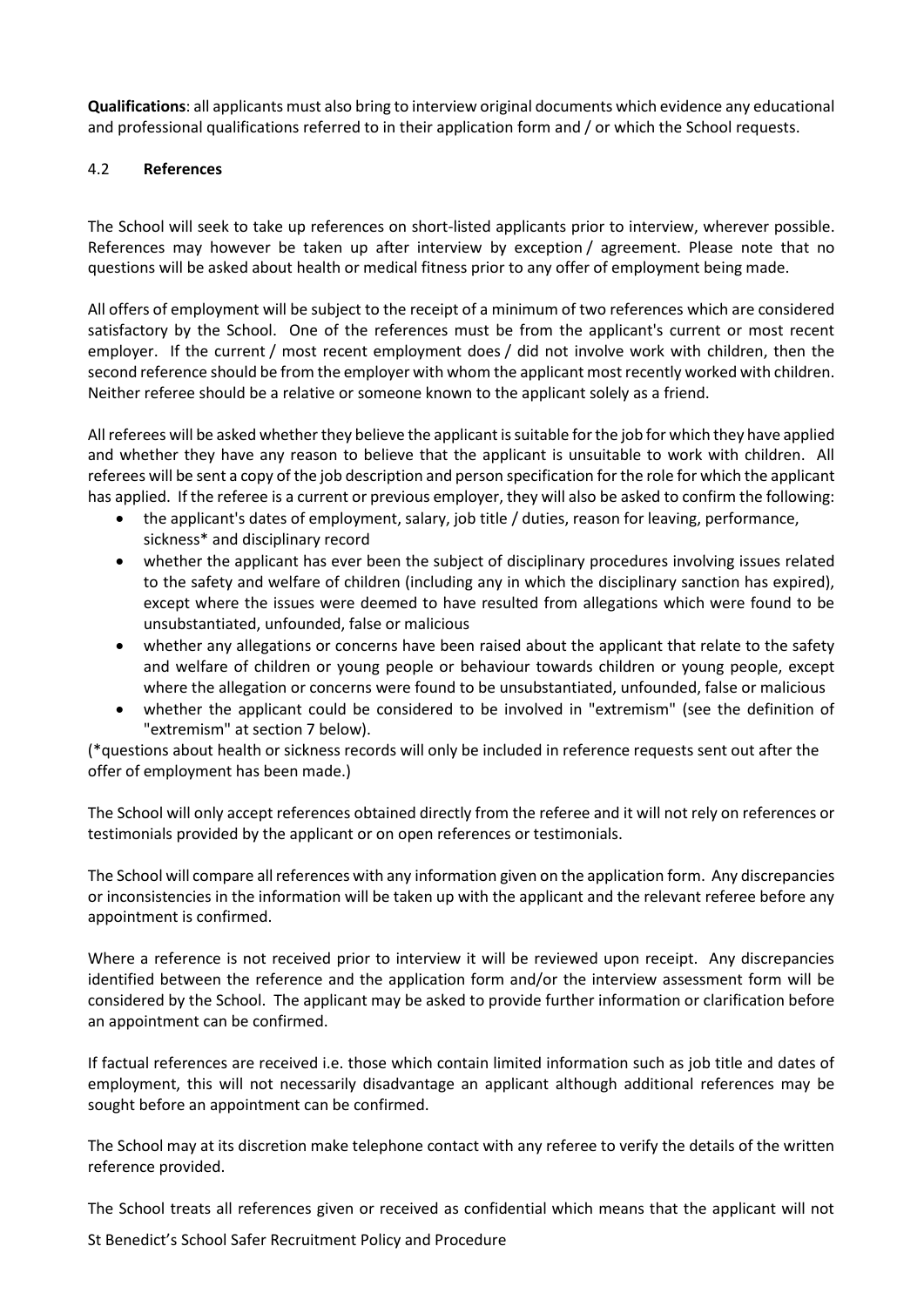usually be provided with a copy.

## **All references received from a school must be countersigned by the Head of that school**.

All internal candidates who apply for a new role at the School will have their application assessed in accordance with this procedure. References may be taken up on internal candidates as part of the application process and can be provided by colleagues as the School will be the most recent employer and will previously have taken up references from past employers.

## 4.3 **Criminal records checks**

Prior to 29 May 2013 an enhanced disclosure contained details of all convictions on record (including those which are defined as "spent" under the Rehabilitation of Offenders Act 1974) together with details of any cautions, reprimands or warnings held on the Police National Computer. It could also contain non-conviction information from local police records which a chief police officer considered relevant to the role applied for at the School.

# 4.3.1 *DBS filtering rules*

<span id="page-6-0"></span>With effect from 29 May 2013, the DBS commenced the filtering and removal of certain specified information relating to old and minor criminal offences from all criminal records disclosures. The filtering rules developed by the DBS and the Home Office designate certain spent convictions and cautions as "protected". "Protected" convictions and cautions are not included in a DBS certificate and job applicants are not required to disclose them during the recruitment process. It is unlawful for an employer to take into account a conviction or caution that should not have been disclosed. If a protected conviction or caution is inadvertently disclosed to the School during the recruitment process it must be disregarded when making a recruitment decision.

A conviction will always be disclosable if it was imposed for a "specified offence" committed at any age. A caution issued for a "specified offence" committed over the age of 18 will always be disclosable. However, a caution issued for a "specified offence" committed under the age of 18 is never disclosable. "Specified offences" are usually of a serious violent or sexual nature or are relevant for safeguarding children and vulnerable adults. The list of "specified offences" can be found at:

[https://www.gov.uk/government/publications/dbs-list-of-offences-that-will-never-be-filtered-from-a](https://www.gov.uk/government/publications/dbs-list-of-offences-that-will-never-be-filtered-from-a-criminal-record-check)[criminal-record-check](https://www.gov.uk/government/publications/dbs-list-of-offences-that-will-never-be-filtered-from-a-criminal-record-check)

The filtering rules have recently been updated and work as follows:

## **For those aged 18 or over at the time of an offence**

A spent criminal conviction for an offence committed in the United Kingdom when a person was over the age of 18 will not be disclosed in a DBS certificate (and does not have to be disclosed by the job applicant) if:

- (a) eleven years have elapsed since the date of the conviction;
- (b) it did not result in a custodial sentence; and
- (c) it was not imposed for a "specified offence".

A spent caution for an offence committed when a person was over the age of 18 will not be disclosed in a DBS certificate (and does not have to be disclosed by a job applicant) if:

- (a) six years have elapsed since the date it was issued; and
- (b) it was not issued for a "specified offence".
- (c)

## **For those aged under 18 at the time of an offence**

A spent conviction for an offence committed when a person was under the age of 18 will not be disclosed in a DBS certificate (and does not have to be disclosed by a job applicant) if:

- (a) five and a half years have elapsed since the date of the conviction;
- (b) it did not result in a custodial sentence; and
- (c) it was not imposed for a "specified offence".

A caution issued for an offence committed when a person was under the age of 18 will never be disclosed in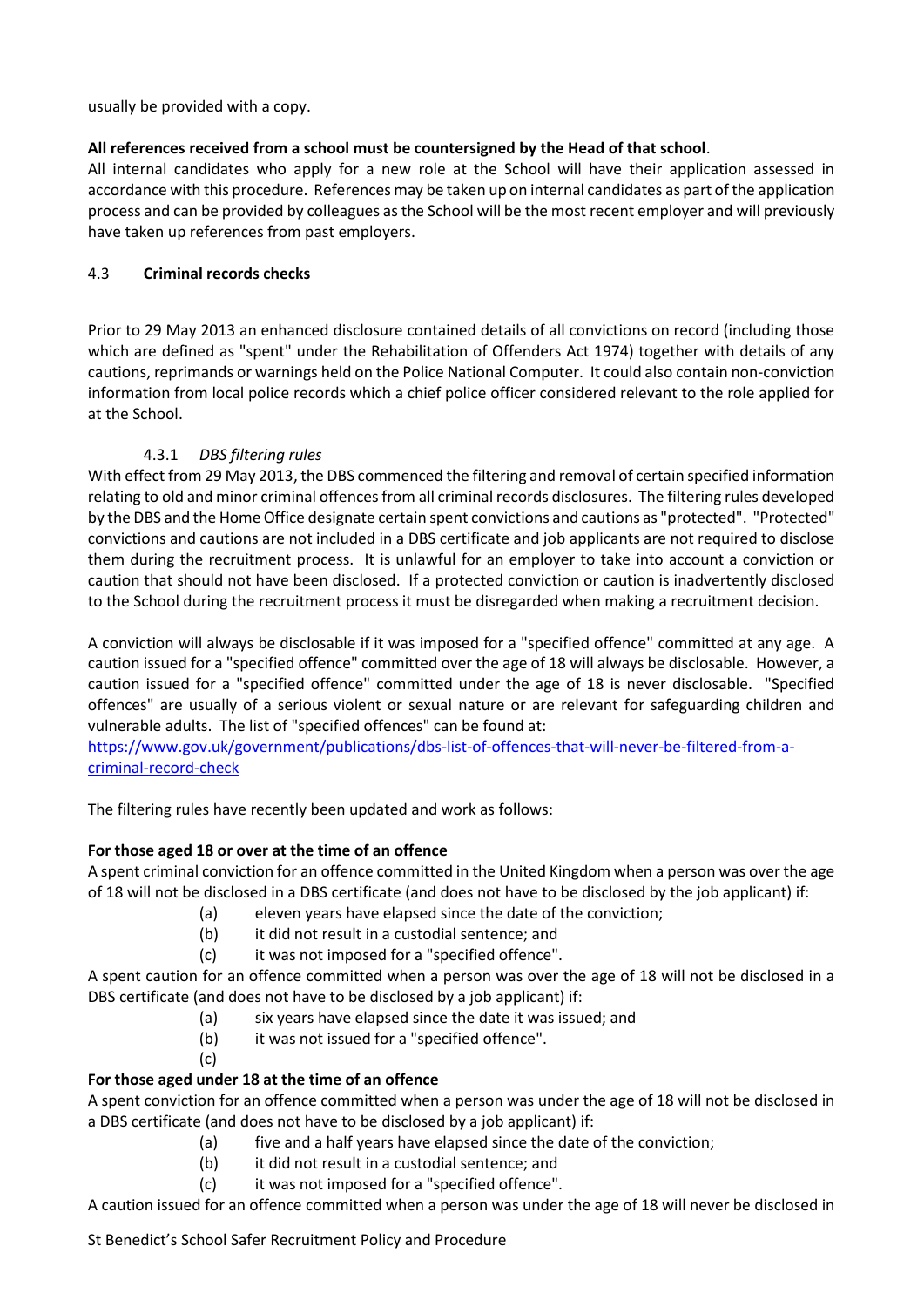a DBS certificate (and does not have to be disclosed by a job applicant).

# 4.3.2 *Regulated activity*

<span id="page-7-0"></span>The School applies for an enhanced disclosure from the DBS and a check of the Children's Barred List (now known as an Enhanced Check for Regulated Activity) in respect of all positions at the School which amount to "regulated activity" as defined in the Safeguarding Vulnerable Groups Act 2006 (as amended). The purpose of carrying out an Enhanced Check for Regulated Activity is to identify whether an applicant is barred from working with children by inclusion on the Children's Barred List and to obtain other relevant suitability information. Any position undertaken at, or on behalf of the School will amount to "regulated activity" if it is carried out:

- (a) frequently, meaning once a week or more; or
- (b) overnight, meaning between 2.00 am and 6.00 am; or
- (c) satisfies the "period condition", meaning four times or more in a 30 day period; and
- (d) provides the opportunity for contact with children.

Roles which are carried out on an unpaid / voluntary basis will only amount to regulated activity if, in addition to the above, they are carried out on an unsupervised basis.

It is for the School to decide whether a role amounts to "regulated activity" taking into account all the relevant circumstances. However, nearly all posts at the School amount to regulated activity. Limited exceptions could include an administrative post undertaken on a temporary basis in the School office outside of term time or voluntary posts which are supervised.

## 4.3.3 *The DBS disclosure certificate*

The DBS issues the DBS disclosure certificate to the subject of the check only, rather than to the School. It is a condition of employment with the School that the **original** disclosure certificate is provided to the School within two weeks of it being received by the applicant. Original certificates should not be sent by post. A convenient time and date for bringing the certificate into the School should be arranged with HR as soon as it has been received. Applicants who are unable to attend at the School to provide the certificate are required to send in a certified copy by post or email within two weeks of the original disclosure certificate being received. Certified copies must be sent to HR. Where a certified copy is sent, the original disclosure certificate must still be provided on the first working day.

Employment will remain conditional upon the original certificate being provided and it being considered satisfactory by the School.

# 4.3.4 *Starting work pending receipt of the DBS disclosure*

If there is a delay in receiving a DBS disclosure the Head has discretion to allow an individual to begin work pending receipt of the disclosure certificate. This will only be allowed if all other checks, including a clear check of the Children's Barred List (where the position amounts to regulated activity), have been completed and once appropriate supervision has been put in place.

## 4.3.5 *Applicants with periods of overseas residence*

DBS checks will still be requested for applicants with recent periods of overseas residence and those with little or no previous UK residence. The School will take into account the "DBS unusual addresses guide" in such circumstances.

For applicants who are living overseas, or who have lived overseas previously, obtaining a DBS certificate may be insufficient to establish their suitability to work at the School. In such cases the applicant will be required to provide additional information about their suitability from the country (or countries) in which they have lived. The School's policy is to request such information from each overseas country in which the applicant has lived for a period of three months or more in the previous five years.

When requesting such information the School has regard to relevant government guidance and will therefore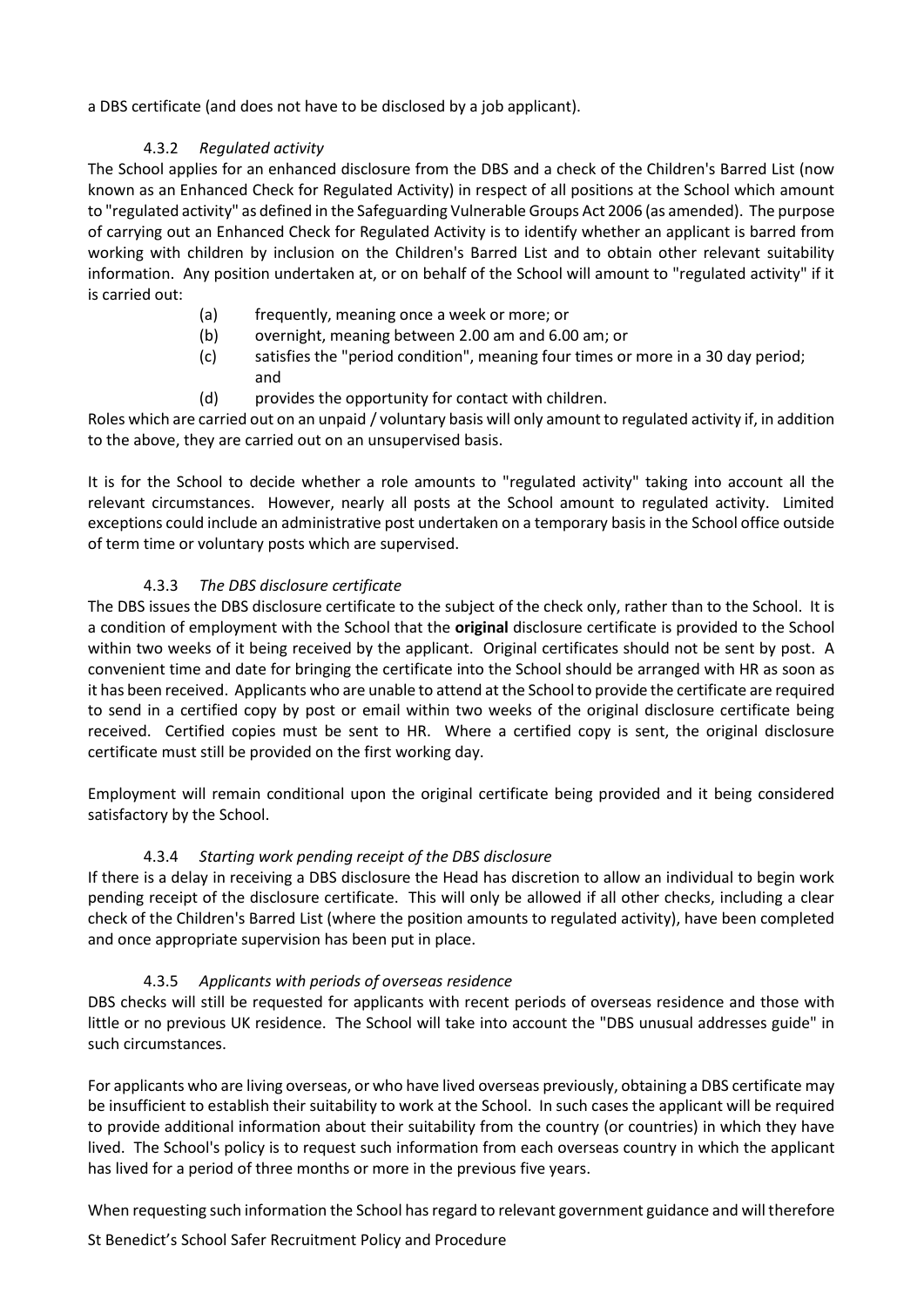always require the applicant to apply for a formal check from the country in question i.e. a criminal records check (or equivalent) or a certificate of good conduct.

The School recognises that formal checks are not available from some countries, that they can be significantly delayed or that a response may not be provided. In such circumstances the School will seek to obtain further information from the country in question, such as a reference from any employment undertaken in that country.

In addition, where an applicant for a teaching position has worked as a teacher outside of the UK, the School will ask the applicant to obtain from the professional regulating authority of the teaching profession in each country in which they have worked as a teacher, evidence which confirms that they have not imposed any sanctions or restrictions on the applicant and that they are not aware of any reason why the applicant may be unsuitable to work as a teacher. The School will also ask shortlisted applicants (and their referees) to disclose whether they have ever been referred to, or are the subject of a sanction issued by, the regulator of the teaching profession in the countries in which they have carried out teaching work.

Sanctions and restrictions issued by the regulating authority of another country will not prevent a person from working as a teacher at the School. However, the School will take all relevant information into account in determining whether an applicant is suitable to work at the School.

The School may allow an applicant to commence work pending receipt of a formal check from a particular country if it has received a reference and/or letter of professional standing from that country and considers the applicant suitable to start work. Decisions on suitability will be based on all of the information that has been obtained during the recruitment process. Unless expressly waived by the School, continued employment will remain conditional upon the School being provided with the outcome of the formal check and it being considered satisfactory.

If no information is available from a particular country the School may allow an applicant to commence work if they are considered suitable based on all of the information that has been obtained during the recruitment process.

The School will take proportionate risk based decisions on a person's suitability in these circumstances. All suitability assessments must be documented and retained on file.

If the formal check is delayed and the School is not satisfied about the applicant's suitability in the absence of that information, the applicant's proposed start date may be delayed until the formal check is received.

## 4.4 *Prohibition from teaching check*

The School is required to check whether staff who carry out "teaching work" are prohibited from doing so. The School uses the Teaching Regulation Agency Teacher Services system to check whether successful applicants are the subject of a prohibition, or interim prohibition order issued by a professional conduct panel on behalf of the Teaching Regulation Agency.

In addition, the School asks all shortlisted applicants to declare whether they have ever been referred to, or are the subject of a sanction, restriction or prohibition issued by, the Teaching Regulation Agency or other equivalent body in the UK.

Where an applicant is not currently prohibited from teaching but has been the subject of a referral to, or hearing before, the Teaching Regulation Agency (or other equivalent body), whether or not that resulted in the imposition of a sanction, or where a sanction has lapsed or been lifted, the School will consider whether the facts of the case render the applicant unsuitable to work at the School.

The School applies the definition of "teaching work" set out in the Teachers' Disciplinary (England) Regulations 2012, which state that the following activities amount to "teaching work":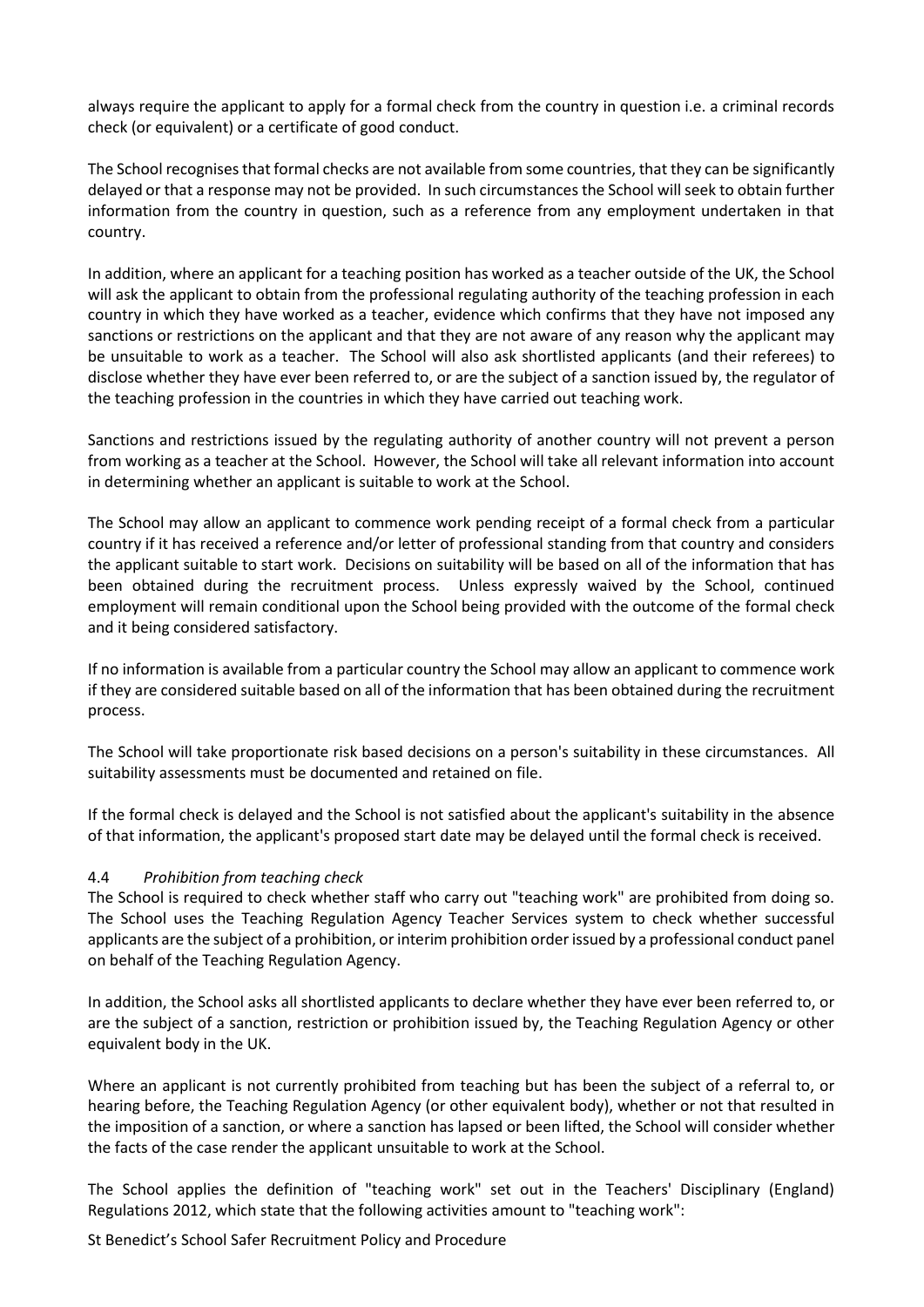- planning and preparing lessons and courses for pupils
- delivering lessons to pupils
- assessing the development, progress and attainment of pupils; and
- reporting on the development, progress and attainment of pupils.

The above activities do not amount to "teaching work" if they are supervised by a qualified teacher or other person nominated by the Head. If in any doubt or if the applicant has taught previously, or may teach in future, the check will be undertaken, including for sports coaches.

## 4.5 *Prohibition from management check*

The School is required to check whether any applicant for a management position is subject to a direction under section 128 of the Education and Skills Act 2008 which prohibits, disqualifies or restricts them from being involved in the management of an independent school (a **section 128 direction**).

The School will carry out checks for section 128 directions when appointing applicants into management positions from both outside the School and by internal promotion.

This check applies to appointments to the following positions made on or after 12 August 2015:

- I. Head
- II. teaching posts on the senior leadership team
- III. teaching posts which carry a departmental head role; and
- IV. support staff posts on the senior leadership team

The School will assess on a case by case basis whether the check should be carried out when appointments are made to teaching and support staff roles which carry additional responsibilities.

All individuals who are appointed to the governing body will be subject to a section 128 direction check. The relevant information is contained in the enhanced DBS disclosure certificate (which the School obtains for all posts at the School that amount to regulated activity). It can also be obtained through the Teaching Regulation Agency Teacher Services system. The School will use either, or both, methods to obtain this information.

In addition the School asks all shortlisted applicants to declare whether they have ever been the subject of a referral to the Department for Education, or are subject to a section 128 direction or any other sanction which prohibits, disqualifies or restricts them from being involved in the management of an independent school.

Where an applicant is not currently prohibited from management but has been the subject of a referral to, or hearing before, the Department for Education or other appropriate body, whether or not that resulted in the imposition of a section 128 direction or other sanction, or where a section 128 direction or other sanction has lapsed or been lifted, the School will consider whether the facts of the case render the applicant unsuitable to work at the School.

## <span id="page-9-0"></span>4.6 **Disqualification from acting as a charity trustee or senior manager**

## 4.6.1 *Background*

Under the Charities Act 2011 it is a criminal offence for a person to act as a trustee or senior manager of a charity when disqualified from doing so. The Charities Act 2011 sets out the grounds on which a person can be disqualified from acting as a trustee or senior manager. These include various spent and unspent criminal offences and other sanctions.

## 4.6.2 *Who is covered*

A person is considered to be a charity trustee if they are one of the people who have general control and management of the administration of the charity. In an independent school the trustees will typically be the governors of the school.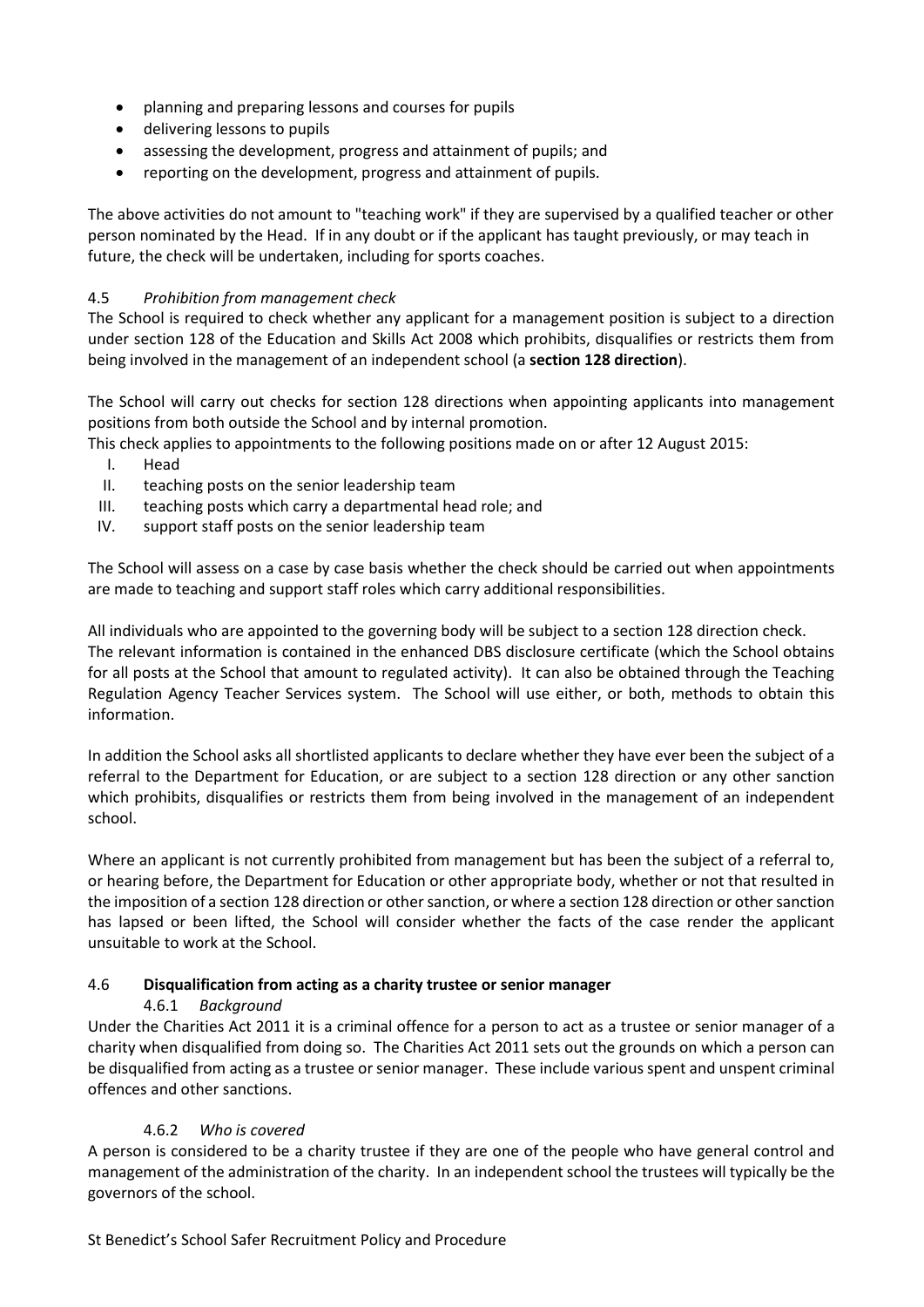Senior managers include those employees who report directly to the charity trustees or have responsibility for the overall management and control of the charity's finances. At the School the disqualification rules will be applicable to all governors, the Head / Principal, Bursar and potentially other senior staff who report directly to the governors.

There is no single list or register that covers all of the disqualification criteria and the School therefore adopts a pragmatic approach to checking whether a person is disqualified. This is achieved by the use of a selfdeclaration form and the checking of relevant publically accessible registers.

# 4.6.3 *Self-declaration*

All those who are covered by the disqualification rules are required to complete a self-declaration form to confirm whether, to the best of their knowledge, they are subject to any of the disqualification criteria.

A failure to disclose relevant information, or the provision of false information, which subsequently comes to the School's attention may result in the termination of an appointment as a governor or senior manager or the withdrawal of an offer of employment and may also amount to a criminal offence.

All those who are required to complete a self-declaration form are also under an ongoing duty to inform the School if there is a change in their circumstances that results or may result in them becoming disqualified from acting as a governor or senior manager.

## 4.6.4 *Checks by the School*

To ensure that it has accurate and up to date information the School will also check the following registers in respect of each governor and senior manager who is already in post or is appointed in future:

- (a) the Bankruptcy and Insolvency Register;
- (b) the register of disqualified directors maintained by Companies House; and
- (c) and the register of persons who have been removed as a charity trustee.

## 4.6.5 *Waiver*

A person who discloses that one or more of the disqualification criteria is applicable to them may apply to the Charity Commission for a waiver of the disqualification.

The School may at its absolute discretion withdraw an offer of employment for a senior manager or cease or terminate an appointment to the governing body if a waiver application becomes necessary or is rejected by the Charity Commission. The School is under no obligation to await the outcome of a Charity Commission waiver application before taking such action.

## <span id="page-10-0"></span>4.7 **Childcare disqualification**

The Childcare Act 2006 (**Act**) and the Childcare (Disqualification) and Childcare (Early Years Provision Free of Charge) (Extended Entitlement) (Amendment) Regulations 2018 (**Regulations**) state that it is an offence for the School to employ anyone in connection with our early years provision (**EYP**) or later years provision (**LYP**) who is disqualified, or for a disqualified person to be directly involved in the management of EYP or LYP.

# 4.7.1 *Definitions*

- (a) EYP includes usual school activities and any other supervised activity for a child up to 1 September after the child's 5th birthday, which takes place on the school premises during or outside of the normal school day;
- (b) LYP includes provision for children not in EYP and under the age of 8 which takes place on school premises outside of the normal school day, including, for example breakfast clubs, after school clubs and holiday clubs. It does not include extended school hours for co-curricular activities such as sports activities.

DUCA states that only those individuals who are employed directly to provide childcare are covered by the Regulations. "Childcare" means any form of care for a child, which includes education and any other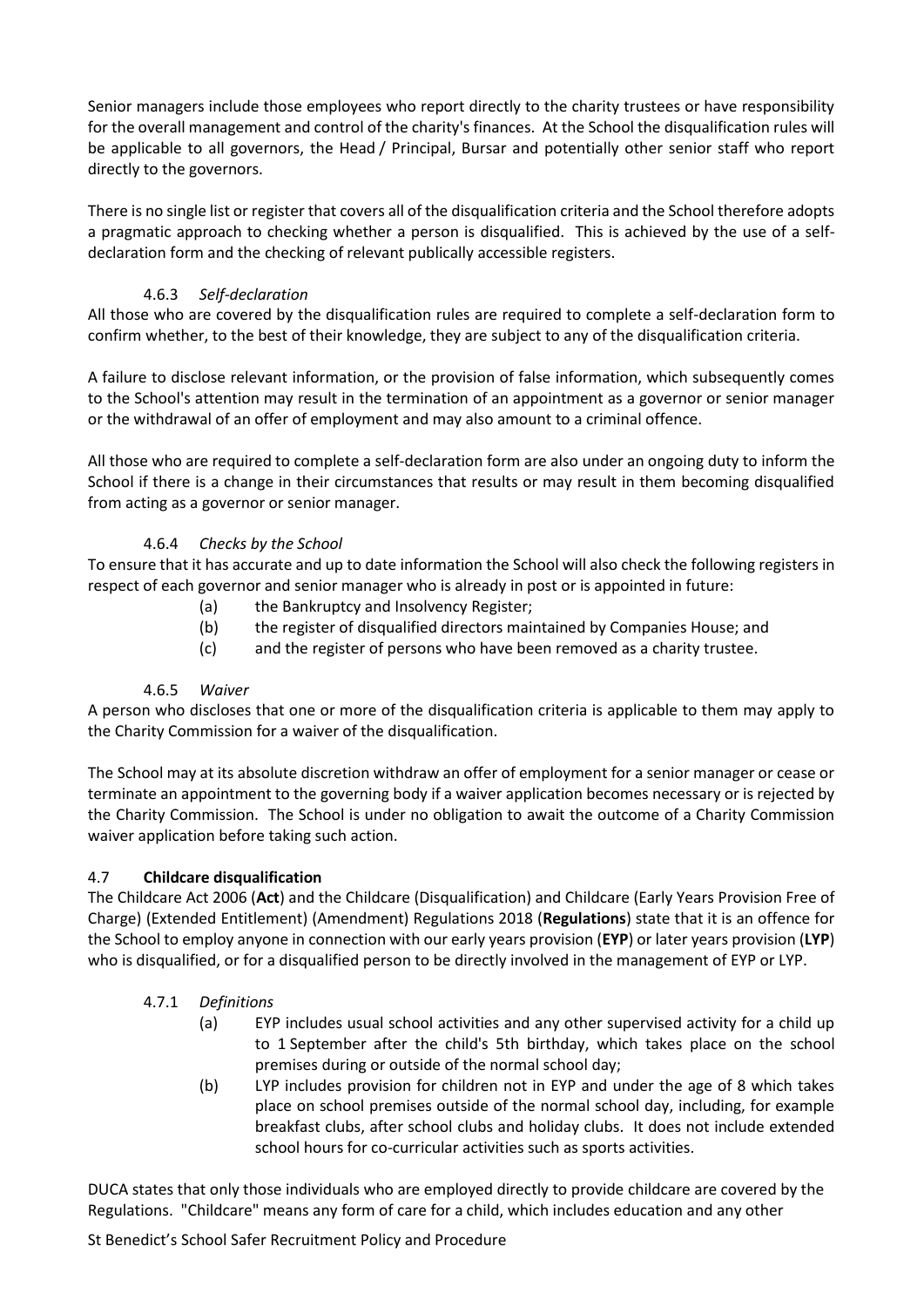supervised activity for a child who is aged 5 or under. "Childcare" in LYP does not include education during school hours but does cover before and after school clubs.

# 4.7.2 *Relevant roles*

Roles which will be covered by the Regulations are teaching and teaching assistant positions in EYP, and those which involve the supervision of under 8s in LYP. Those who are directly involved in the management of EYP and LYP include the Head and may also include other members of the leadership team as well as those involved in the day to day management of EYP or LYP at the School.

DUCA contains an express statement that cleaners, drivers, transport escorts, catering and office staff are not covered by the Regulations.

Some roles at the School may involve the provision of childcare in EYP or LYP on an occasional basis. They will not automatically be within the scope of the Regulations and the School will therefore consider whether they do on a case by case basis. The Regulations only apply to a limited number of roles within the School but do extend beyond employees to governors and volunteers who carry out relevant work in EYP or LYP.

## 4.7.3 *Grounds for disqualification*

The grounds on which a person will be disqualified from working in connection with EYP or LYP are set out in the Regulations. They are not only that a person is barred from working with children (by inclusion on the Children's Barred List) but also include:

- (a) having been cautioned (after 6 April 2007) for, or convicted of, certain criminal offences including violent and sexual criminal offences against children and adults whether committed in the United Kingdom or overseas;
- (b) various grounds relating to the care of children, including where an order is made in respect of a child under the person's care;
- (c) having been refused registration for the provision of childcare (including nurseries, day care and child minding or other childcare), having been disqualified from any such registration or having had that registration cancelled;
- (d) having been refused an application for registration of a children's home or having had any such registration cancelled; or
- (e) having been prohibited, restricted or disqualified from private fostering.

# 4.7.4 *Self-declaration form*

All applicants to whom an offer of employment is made to carry out a relevant role in EYP or LYP will be required to complete a self-declaration form confirming whether they meet any of the criteria for disqualification under the Regulations.

The School will decide whether a role is relevant and within the scope of EYP or LYP by having regard to the guidance in DUCA. Employment with the School in any relevant role will be conditional upon completion of the self-declaration form and upon the applicant not being disqualified.

The School cannot permit any person who is currently disqualified to start work in a relevant role. The School also reserves the right at its absolute discretion to withdraw an offer of employment if, in the opinion of the School, any information disclosed in the self-declaration form renders that person unsuitable to work at the School.

Applicants who have any criminal records information to disclose about themselves must also provide the following information:

- (a) details of the order, restriction, conviction or caution and the date that this was made;
- (b) the relevant court or body and the sentence, if any, which was imposed; and
- (c) a copy of the relevant order or conviction.
- (d)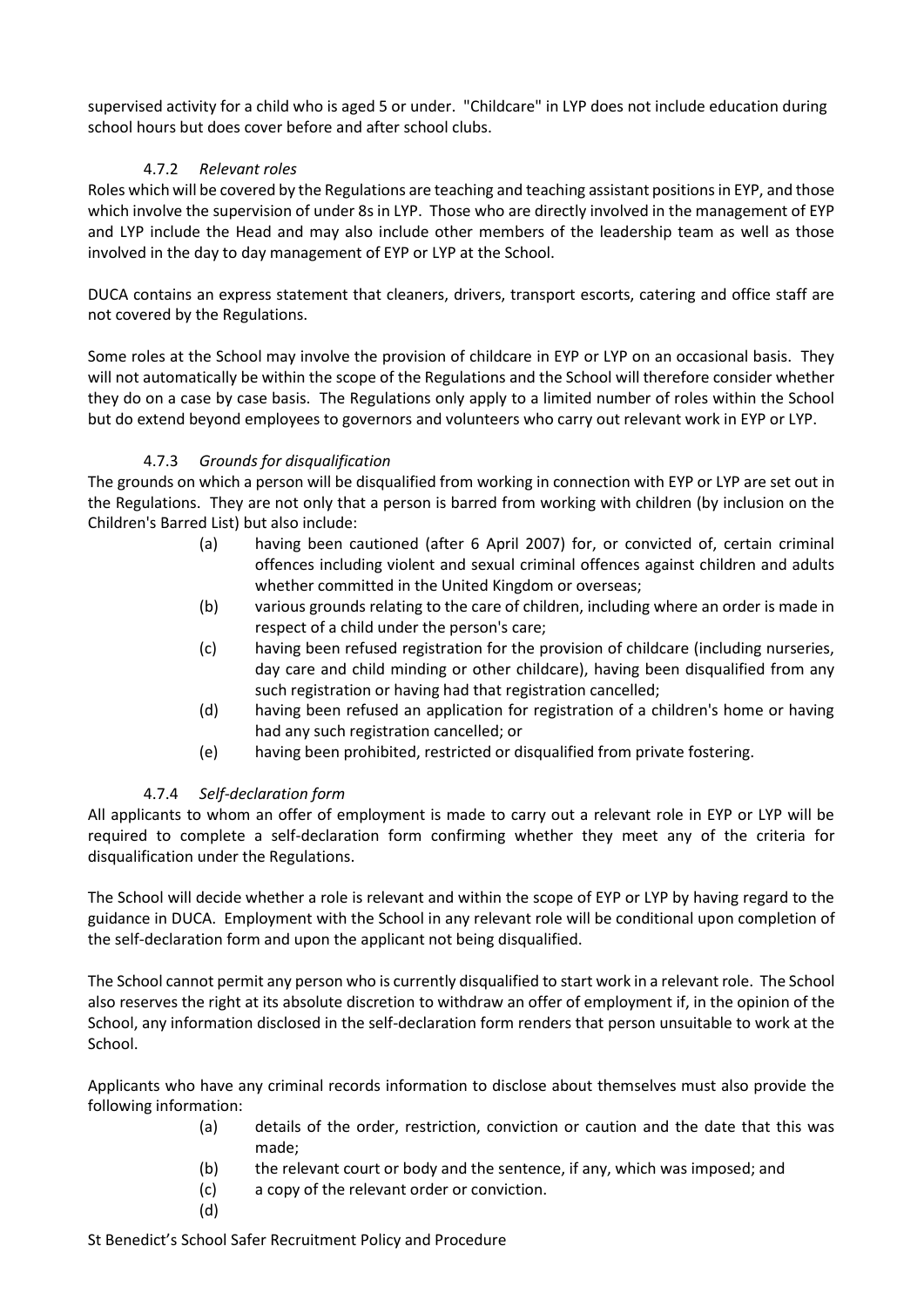**Applicants are not required to disclose a caution or conviction for an offence committed in the United Kingdom if it has been filtered in accordance with the DBS filtering rules (see section [4.3.1](#page-6-0) above). For the avoidance of doubt the School does not require applicants to request any criminal records information directly from the DBS. The School only requires applicants to provide relevant information about themselves "to the best of their knowledge".**

## 4.7.5 *Waiver of a disqualification*

A person who discloses information which appears to disqualify them from working in a relevant role may apply to Ofsted for a waiver of the disqualification. The School may withdraw an offer of employment at its absolute discretion and is under no obligation to await the outcome of an Ofsted waiver application. If a waiver application is rejected the School will withdraw the conditional offer of employment.

## 4.7.6 *Retention of disqualification information*

The School will securely destroy any information which is provided by an applicant which is not relevant to the childcare disqualification requirements as soon as it is established that it is not relevant. Where a person appointed to a role at the School is found to be disqualified the School will retain any relevant information only for the period it takes for a waiver application to be heard and the decision communicated to the School, after which it will be securely destroyed.

## 4.7.7 *Continuing duty to disclose change in circumstances*

After making this declaration staff in a relevant role are under an on-going duty to inform the School if their circumstances change in a way which would mean they subsequently meet any of the criteria for disqualification. Any failure to disclose relevant information now, or of a future change in circumstances, will be treated as a serious disciplinary matter and may lead to the withdrawal of a job offer or dismissal for gross misconduct.

#### <span id="page-12-1"></span>4.8 **Medical fitness**

The School is legally required to verify the medical fitness of anyone to be appointed to a post at the School, after an offer of employment has been made but before the appointment can be confirmed.

It is the School's practice that all applicants to whom an offer of employment is made must complete a Health Questionnaire. The School will arrange for the information contained in the Health Questionnaire to be reviewed by the School's medical advisor. This information will be reviewed against the Job Description and the Person Specification for the role, together with details of any other physical or mental requirements of the role i.e. proposed timetable, extra- curricular activities, layout of the School etc. If the School's medical advisor has any doubts about an applicant's fitness the School will consider reasonable adjustments in consultation with the applicant. The School may also seek a further medical opinion from a specialist or request that the applicant undertakes a full medical assessment.

Successful applicants will be required to sign a declaration of medical fitness confirming that there are no reasons, on grounds of mental or physical health, why they should not be able to discharge the responsibilities required by the role. If an applicant prefers to discuss this with the School instead, or to attend an occupational health assessment to consider their fitness for the role, they should contact HR. The School is aware of its duties under the Equality Act 2010. No job offer will be withdrawn without first consulting with the applicant, obtaining medical evidence, considering reasonable adjustments and suitable alternative employment.

## <span id="page-12-0"></span>5 **Contractors and agency staff**

The School must complete the same checks for contractors and their employees) undertaking regulated activity at the School as it does for its own employees. The School requires written confirmation from the contractor that it has completed these checks on all those individuals whom it intends will work at the School before any such individual can commence work at the School.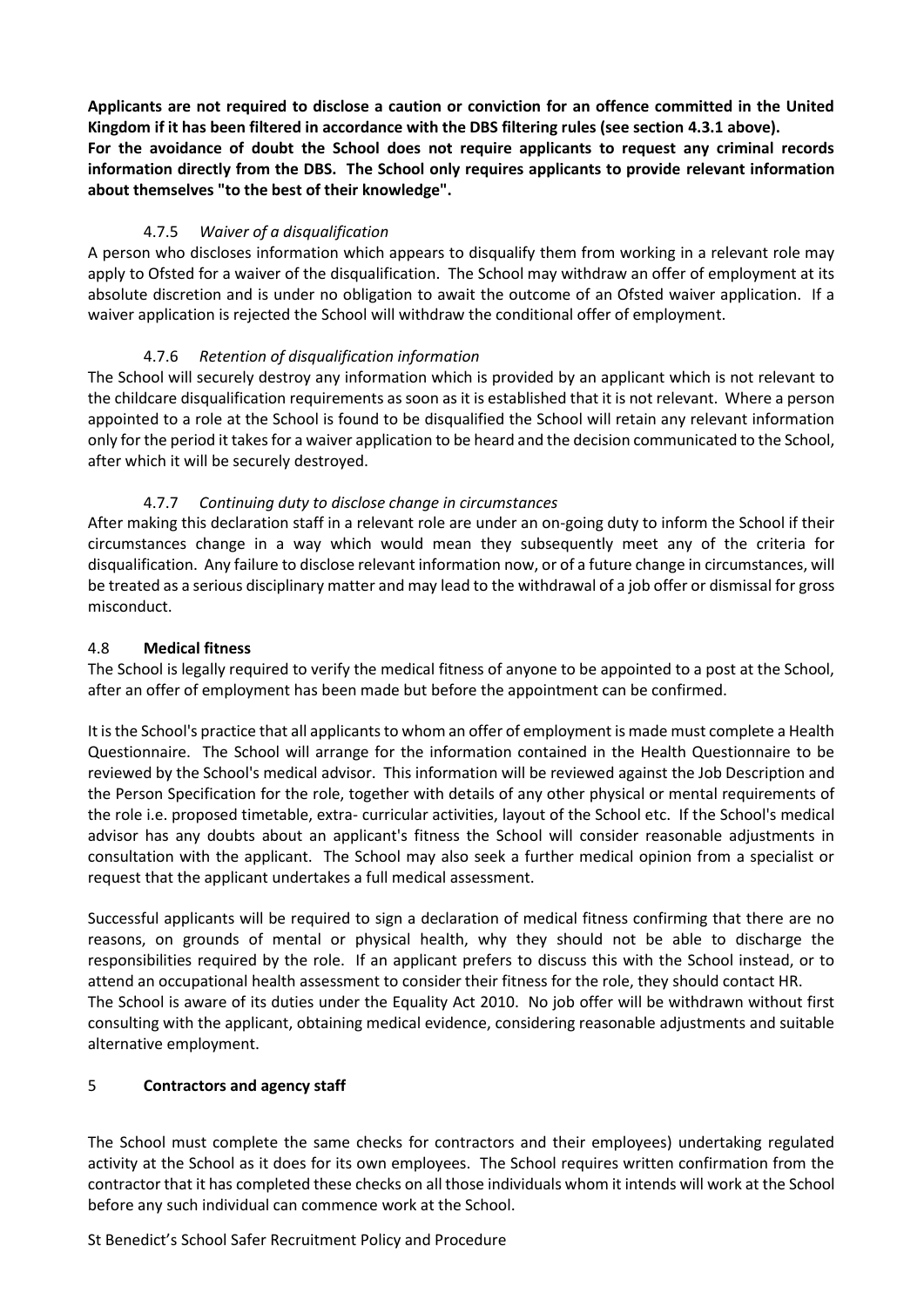Agencies who supply staff to the School must also complete the pre-employment checks which the School would otherwise complete for its staff. Again, the School requires confirmation that these checks have been completed before an individual can commence work at the School.

The School will independently verify the identity of individuals supplied by contractors or an agency in accordance with section [4.1](#page-4-1) above and requires the provision of the DBS disclosure certificate before those individuals can commence work at the School.

## <span id="page-13-0"></span>6 **Volunteers**

The School will request an enhanced DBS disclosure and Children's Barred List information on all volunteers undertaking regulated activity with pupils at or on behalf of the School (the definition of regulated activity set out in section [4.3.2](#page-7-0) above will be applied to all volunteers).

The School will request an enhanced DBS disclosure without Children's Barred List information on all volunteers who do not undertake regulated activity. This is likely to be because their volunteering duties are subject to regular, day to day supervision by a fully checked member of staff or by a volunteer who the School has deemed appropriate to supervise and ensure the safety of those pupils in their care.

Under no circumstances will the School permit an unchecked volunteer to have unsupervised contact with pupils.

It is the School's policy that a new DBS certificate is required for volunteers who will engage in regulated activity but who have not been involved in any activities with the School for three consecutive months or more. Those volunteers who are likely to be involved in activities with the School on a regular basis may be required to sign up to the DBS update service as this permits the School to obtain up to date criminal records information without delay prior to each new activity in which a volunteer participates.

In addition the School will seek to obtain such further suitability information about a volunteer as it considers appropriate in the circumstances. This may include (but is not limited to the following):

- formal or informal information provided by staff, parents and other volunteers
- character references from the volunteer's place of work or any other relevant source; and
- an informal safer recruitment interview.

## <span id="page-13-1"></span>7 **Visiting speakers and the Prevent Duty**

The Prevent Duty Guidance requires the School to have clear protocols for ensuring that any visiting speakers, whether invited by staff or by pupils, are suitable and appropriately supervised.

The School is not permitted to obtain a DBS disclosure or Children's Barred List information on any visiting speaker who does not engage in regulated activity at the School or perform any other regular duties for or on behalf of the School.

All visiting speakers will be subject to the School's usual visitors' protocol. This will include signing in and out at Reception, the wearing of a visitors' badge at all times and being escorted by a fully vetted member of staff between appointments.

The School will also obtain such formal or informal background information about a visiting speaker as is reasonable in the circumstances to decide whether to invite and / or permit a speaker to attend the School. In doing so the School will always have regard to the visitors and security policy, the Prevent Duty Guidance and the definition of "extremism" set out in KCSIE which states: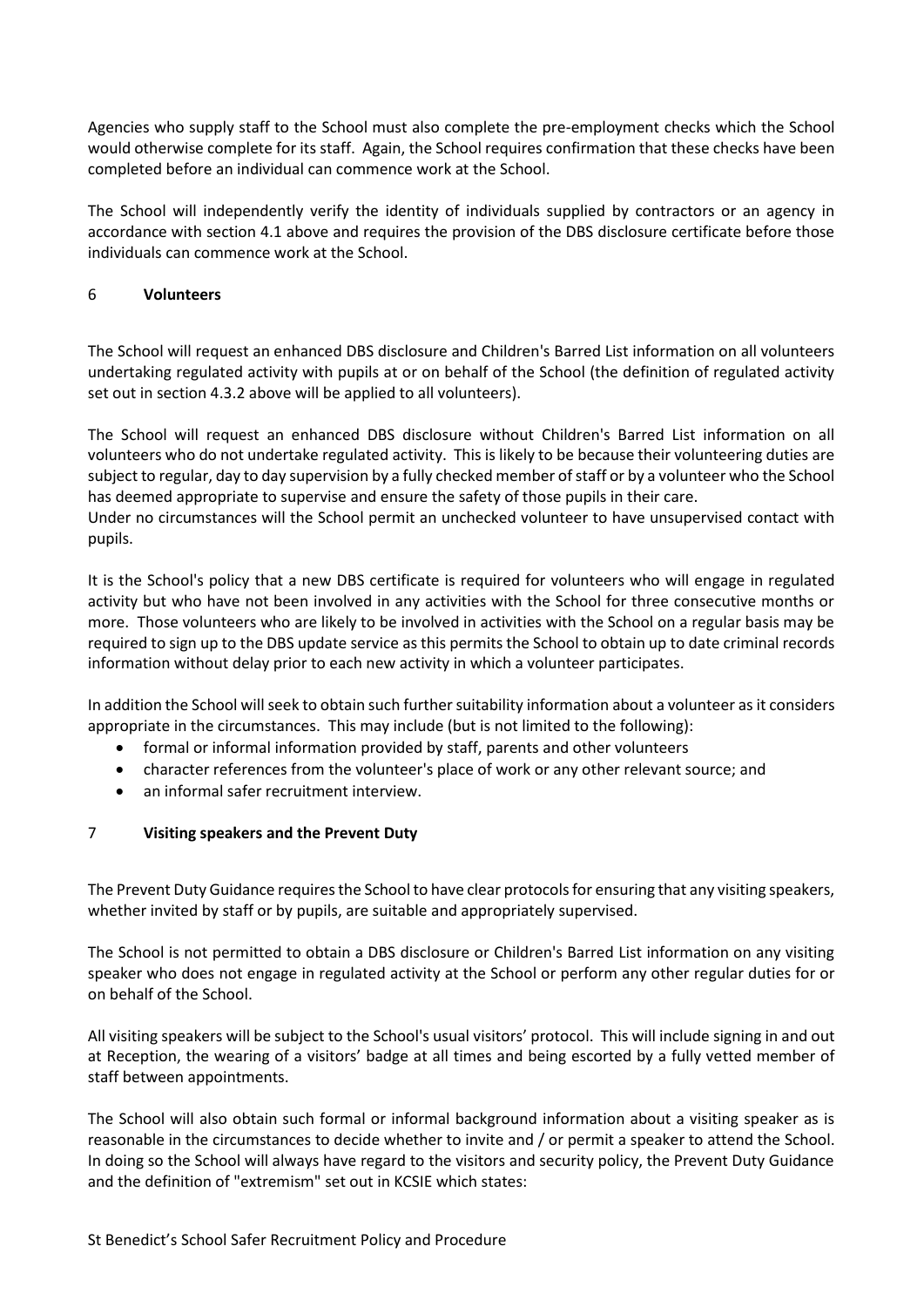"*"Extremism" is vocal or active opposition to fundamental British values, including democracy, the rule of law, individual liberty and mutual respect and tolerance of different faiths and beliefs. We also include in our definition of extremism calls for the death of members of our armed forces, whether in this country or overseas. Terrorist groups very often draw on extremist ideas developed by extremist organisations.*"

In fulfilling its Prevent Duty obligations the School does not discriminate on the grounds of race, colour, nationality, ethnic or national origin, religion or religious belief, sex or sexual orientation, marital or civil partner status, gender reassignment, disability or age.

## <span id="page-14-0"></span>8 **Policy on recruitment of ex-offenders**

## 8.1 *Background*

The School will not unfairly discriminate against any applicant for employment on the basis of conviction or other details disclosed. The School makes appointment decisions on the basis of merit and ability. If an applicant has a criminal record this will not automatically bar them from employment with the School. Each case will be decided on its merits in accordance with the objective assessment criteria set out in paragraph [8.2](#page-14-1) below.

All positions within the School are exempt from the provisions of the Rehabilitation of Offenders Act 1974. All applicants must therefore declare all previous convictions and cautions, including those which would normally be considered "spent" except those received for an offence committed in the United Kingdom if it has been filtered in accordance with the DBS filtering rules (see section [4.3.1](#page-6-0) above).

A failure to disclose a previous conviction (which should be declared) may lead to an application being rejected or, if the failure to disclose is discovered after employment has started, may lead to summary dismissal on the grounds of gross misconduct. A failure to disclose a previous conviction may also amount to a criminal offence.

It is unlawful for the School to employ anyone who is barred from working with children. It is a criminal offence for any person who is barred from working with children to apply for a position at the School. The School will make a report to the police and / or the DBS if:

- it receives an application from a barred person
- it is provided with false information in, or in support of an applicant's application; or
- it has serious concerns about an applicant's suitability to work with children.

## <span id="page-14-1"></span>8.2 *Assessment criteria*

In the event that relevant information (whether in relation to previous convictions or otherwise) is volunteered by an applicant during the recruitment process or obtained through a disclosure check, the School will consider the following factors before reaching a recruitment decision:

- whether the conviction or other matter revealed is relevant to the position in question
- the seriousness of any offence or other matter revealed
- the length of time since the offence or other matter occurred
- whether the applicant has a pattern of offending behaviour or other relevant matters
- whether the applicant's circumstances have changed since the offending behaviour or other relevant matters; and
- the circumstances surrounding the offence and the explanation(s) offered by the applicant.

If the post involves regular contact with children, it is the School's normal policy to consider it a high risk to employ anyone who has been convicted at any time of any the following offences:

- murder, manslaughter, rape, other serious sexual offences, grievous bodily harm or other serious acts of violence; or
- serious class A drug related offences, robbery, burglary, theft, deception or fraud.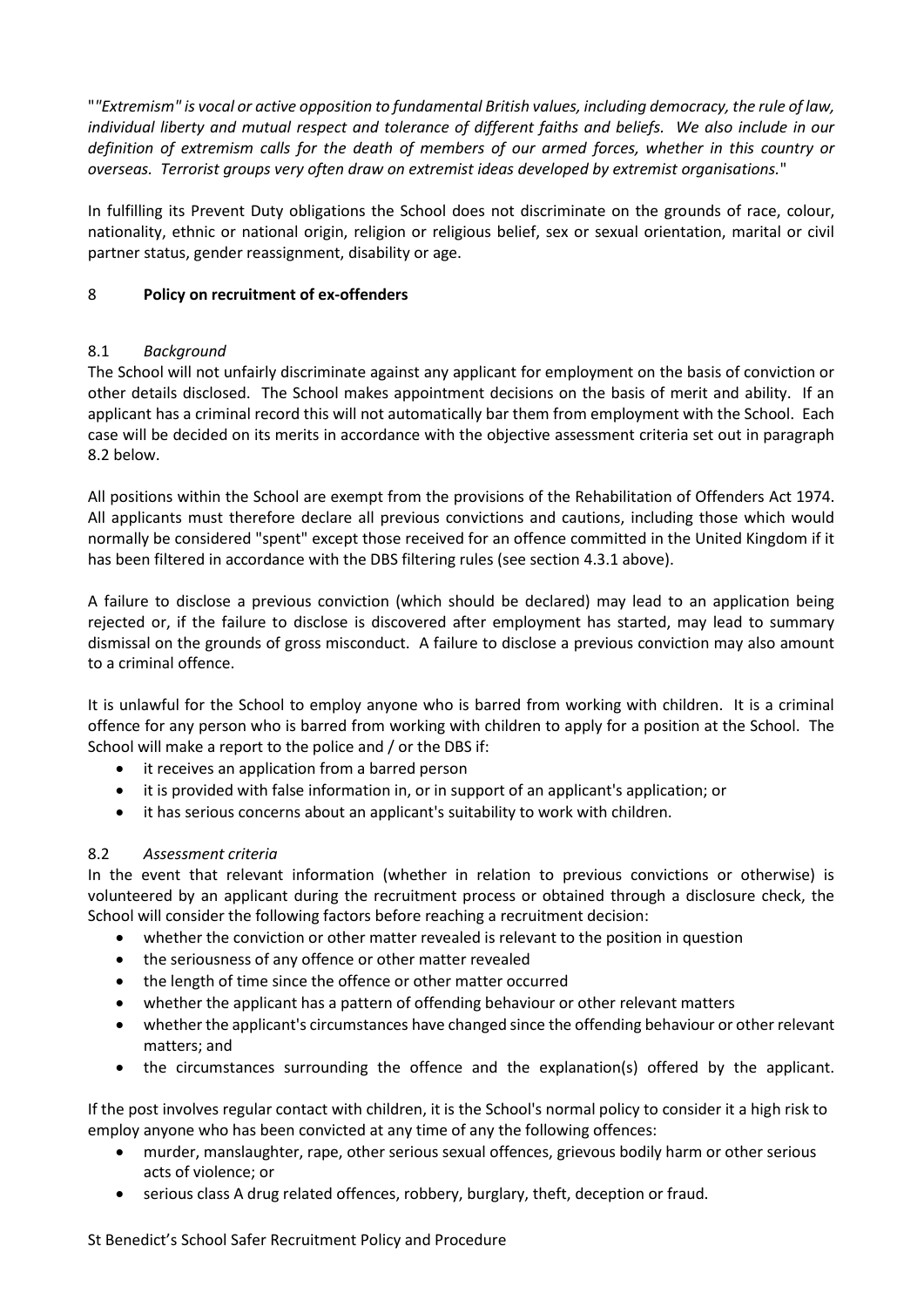If the post involves access to money or budget responsibility, it is the School's normal policy to consider it a high risk to employ anyone who has been convicted at any time of robbery, burglary, theft, deception or fraud.

If the post involves some driving responsibilities, it is the School's normal policy to consider it a high risk to employ anyone who has been convicted of drink driving within the last ten years.

#### 8.3 **Assessment procedure**

In the event that relevant information (whether in relation to previous convictions or otherwise) is volunteered by an applicant during the recruitment process or obtained through a disclosure check, the School will carry out a risk assessment by reference to the criteria set out above. The assessment form must be signed by the Head of the School before a position is offered or confirmed.

If an applicant wishes to dispute any information contained in a disclosure, they may do so by contacting the DBS. In cases where the applicant would otherwise be offered a position were it not for the disputed information, the School may, where practicable and at its discretion, defer a final decision about the appointment until the applicant has had a reasonable opportunity to challenge the disclosure information.

#### 8.4 **Retention and security of disclosure information**

The School's policy is to observe the guidance issued or supported by the DBS on the use of disclosure information.

#### <span id="page-15-0"></span>9 **Whistleblowing and exit interviews**

All staff are expected and encouraged to raise concerns they have, whether related to the safeguarding and welfare of pupils, the conduct of staff or other matters, during the course of their employment in accordance with the School's polices (including the Whistleblowing Policy, the Safeguarding Policy and the Staff Code of Conduct). All staff receive training so that they understand the School's expectations. Safeguarding children is at the centre of the School's culture and is accordingly considered formally during staff performance development reviews and appraisal and finally at an exit interview.

## <span id="page-15-1"></span>10 **Referrals to the DBS and Teaching Regulation Agency**

This policy is primarily concerned with the promotion and practice of safer recruitment. However, applicants should also be aware that the School has legal responsibilities to fulfil when employment comes to an end. In particular, the School has a legal duty to make a referral to the DBS where:

- an individual has applied for a position at the School despite being barred from working with children; and / or
- an individual has been removed by the School from working in regulated activity (whether paid or unpaid), or has resigned prior to being removed, because they have harmed, or pose a risk of harm to, a child.

The DBS will consider whether to impose sanctions on that individual which may restrict or prevent them from working with children in future.

In addition, if a teacher is dismissed because they are found to have committed serious misconduct, or they have breached the Teachers' Standards, or they resign prior to dismissal on such grounds, the School will make a referral to the Teaching Regulation Agency.

The Teaching Regulation Agency will consider whether to impose a prohibition from teaching order.

## <span id="page-15-2"></span>11 **Queries**

If an applicant has any queries on how to apply for a post at the School they should contact the HR Department.